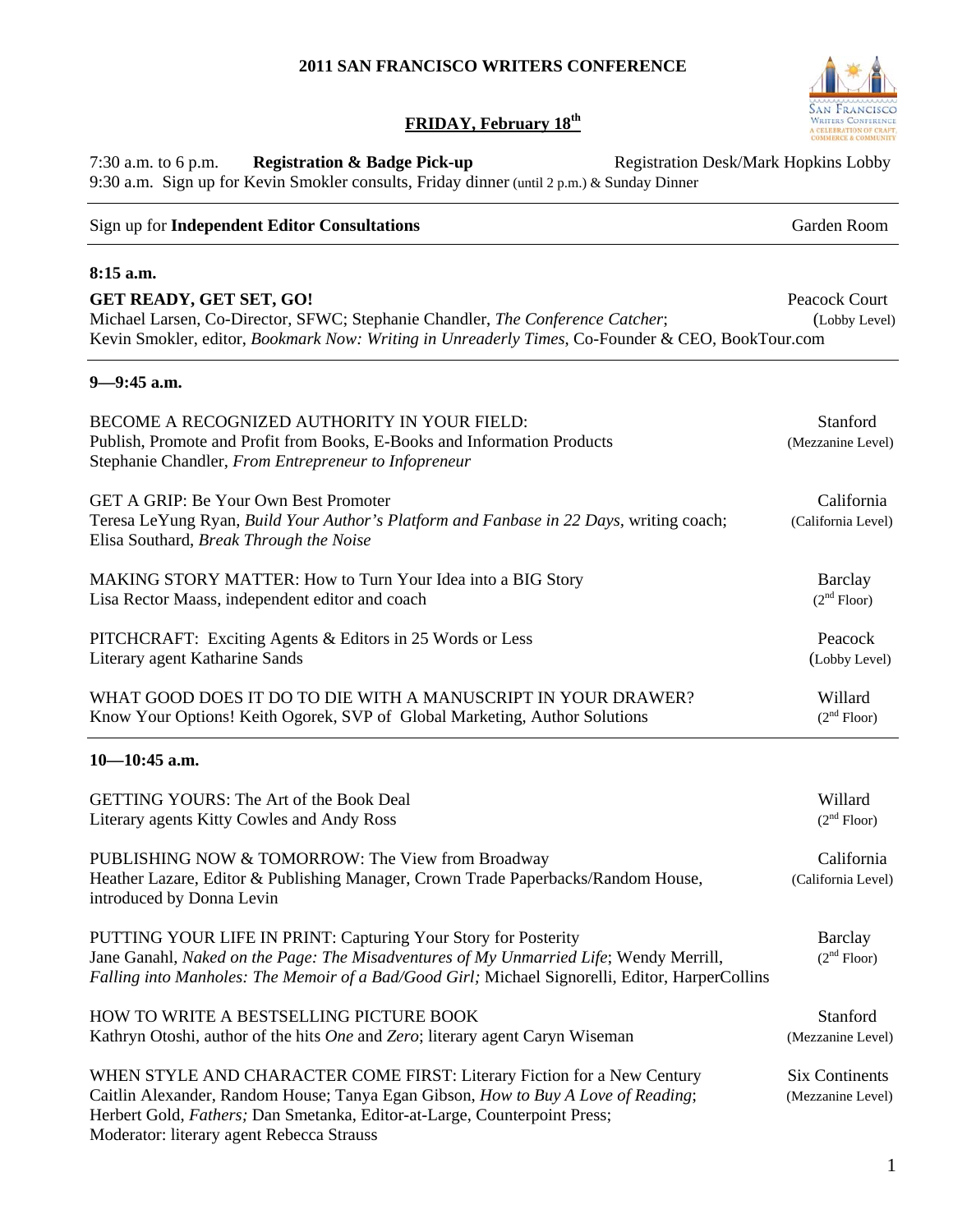## **FRIDAY, February 18th**

## **11—11:45 a.m.**

| MAKING YOUR SENTENCES SING: 5 Principles for Taking Your Prose to the Next Level                                                                                                                                   | Barclay                 |
|--------------------------------------------------------------------------------------------------------------------------------------------------------------------------------------------------------------------|-------------------------|
| Constance Hale, Syn & Syntax: How to Craft Wickedly Effective Prose                                                                                                                                                | (2 <sup>nd</sup> Floor) |
| SHOW, PLACE AND WIN: Making Setting a Character in Your Novel                                                                                                                                                      | Willard                 |
| Cara Black, Murder in Passy; Bharti Kirchner, Darjeeling; Kemble Scott, The Sower                                                                                                                                  | (2 <sup>nd</sup> Floor) |
| PUBLISHING IN CYBERSPACE: How E-Books Will Transform Your Career<br>Mark Coker, Founder & CEO, Smashwords;<br>David Marshall, Director, Editorial & Digital, Berrett-Koehler Publishers. Moderator: Michael Larsen | California              |
| WDITING EOD DOOM AND DOADD. Opportunities for Easel and Trevel Writers                                                                                                                                             | $C$ tonfond             |

WRITING FOR ROOM AND BOARD: Opportunities for Food and Travel Writers Stanford Jacqueline Harmon Butler, *The Travel Writers Handbook*; (Mezzanine Level) Shirley Fong-Torres, *The Woman Who Ate Chinatown*/TV chef; Barbara Santos, *Maui Tacos Cookbook* 

WHY NOW IS THE BEST TIME EVER TO BE AN AUTHOR SIX Continents Alan Rinzler, former Executive Editor Jossey-Bass/John Wiley & Sons, independent editor (Mezzanine Level)

#### **12—2 p.m.** in the **Peacock Court**

LUNCHEON Contest Winners Announcement by Laurie McLean and Keith Ogorek

KEYNOTE: **Dreaming Worlds into Words**: Creating Your Life as a Writer Dorothy Allison, *Bastard Out of Carolina* 

## **2—2:45 p.m.**

| <b>ARTICLE SAVVY: Writing and Selling Nonfiction</b><br>Charis Conn, Contributing Editor, <i>Harper's</i> ; Herbert Gold, freelance writer;<br>Constance Hale, freelance writer                              | Barclay<br>(2 <sup>nd</sup> Floor)   |
|--------------------------------------------------------------------------------------------------------------------------------------------------------------------------------------------------------------|--------------------------------------|
| BEYOND HARRY & TWILIGHT: Agents on the Booming Young Adult Market<br>Literary agents Amy Burkhardt, Minju Chang, Jill Marsal, Gordon Warnock,<br>Caryn Wiseman, Christine Witthohn. Moderator: Laurie McLean | <b>Stanford</b><br>(Mezzanine Level) |
| ANCHORING YOUR PRESENCE ONLINE: Blogs and Websites<br>Linda Lee, AskMePC WebDesign                                                                                                                           | Willard<br>(2 <sup>nd</sup> Floor)   |
| BUILDING YOUR BRAND: Leveraging the Power of Hollywood, Publishing and Publicity<br>Philippa Burgess, Partner, Creative Convergence                                                                          | California                           |
| <b>CREATING PLOTS FOR PAGE-TURNERS</b><br>Robert Dugoni, Wrongful Death                                                                                                                                      | Six Continents<br>(Mezzanine Level)  |
| $2.45 - 1.5$                                                                                                                                                                                                 |                                      |

#### **3—3:45 p.m.**

| THE ART & CRAFT OF WRITING BESTSELLING WOMEN'S FICTION                             | <b>Six Continents</b> |
|------------------------------------------------------------------------------------|-----------------------|
| Susan Wiggs, <i>Lakeshore Christmas</i> . Moderator: literary agent Annelise Robey | (Mezzanine Level)     |

FINDING YOUR TWEET SPOT: Promoting Yourself 140 Characters at a Time California Tee Morris, *Twitter in Ten;* Rusty Shelton, *Digital Interactive* 

2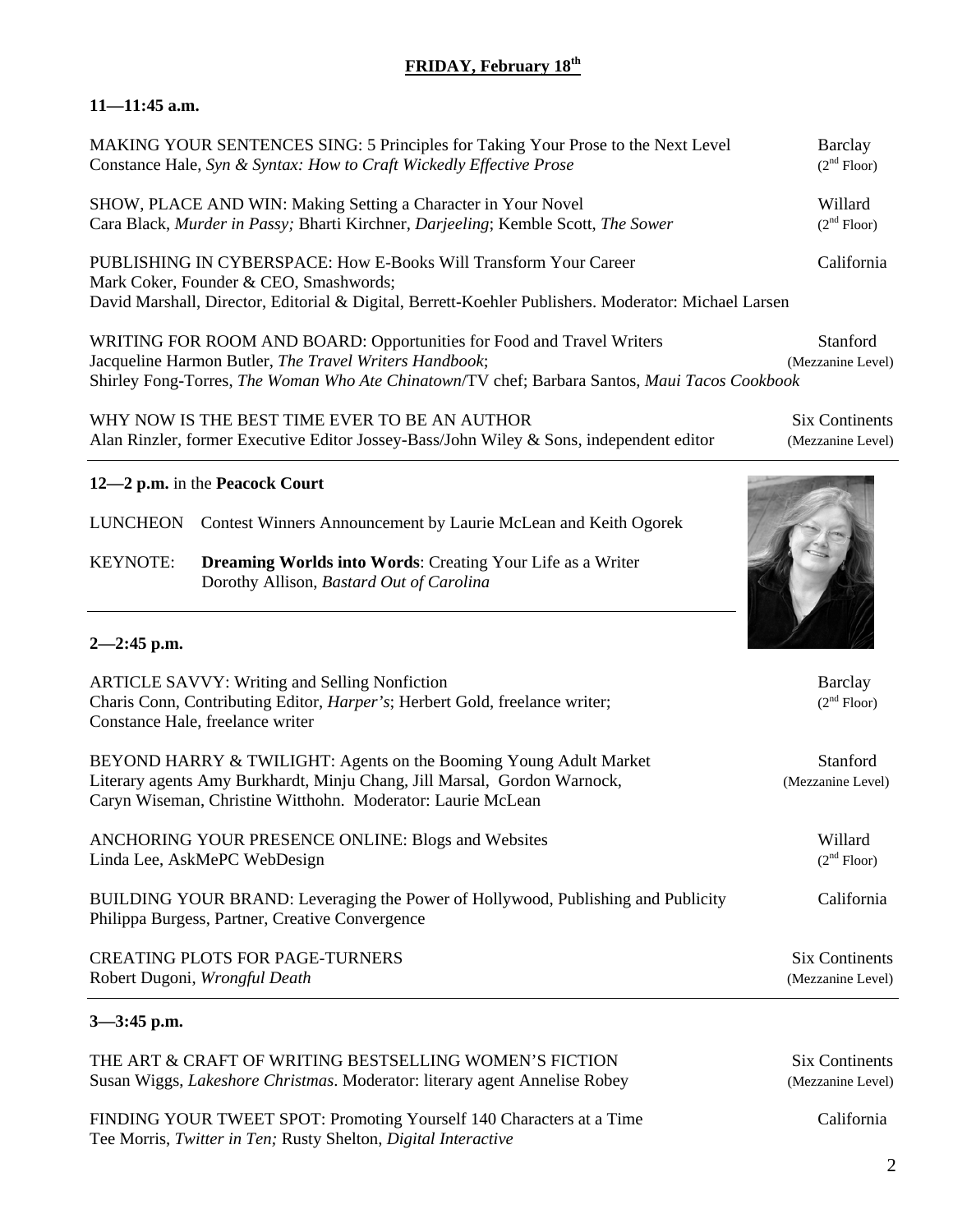#### **San Francisco Writers Conference FRIDAY, February 18th**

# **3—3:45 p.m. (continued)**

| NOT KIDSTUFF: Writing & Publishing Award-Winning Children's Books<br>Ying Chang Compestine, A Banquet for Hungry Ghosts. Moderator: literary agent Minju Chang                                                                                                                                                                                                                                                                                                                                                                                       | Willard<br>(2 <sup>nd</sup> Floor)         |  |
|------------------------------------------------------------------------------------------------------------------------------------------------------------------------------------------------------------------------------------------------------------------------------------------------------------------------------------------------------------------------------------------------------------------------------------------------------------------------------------------------------------------------------------------------------|--------------------------------------------|--|
| SELLING IN SHORT BITES: Using Media Appearances to Seduce Book Buyers<br>Jess Ponce, The A Factor/media trainer; Henry Tenenbaum, KRON-TV host                                                                                                                                                                                                                                                                                                                                                                                                       | <b>Barclay</b><br>(2 <sup>nd</sup> Floor)  |  |
| <b>BEATING SWORDS INTO BOOKS: WRITING TO MAKE A DIFFERENCE</b><br>Jan Johnson, publisher, Red Wheel/Weiser; Brenda Knight, Publisher, Viva Editions;<br>Jeevan Sivasubramaniam, Executive Managing Editor, Berrett-Koehler Publishers.<br>Moderator: Michael Larsen                                                                                                                                                                                                                                                                                  | Stanford<br>(Mezzanine Level)              |  |
| 4—5:45 p.m. New! Expanded Sessions                                                                                                                                                                                                                                                                                                                                                                                                                                                                                                                   |                                            |  |
| Q&A FOR FICTION AGENTS<br>Amy Burkhardt, April Eberhardt, Steve Fisher, Jill Marsal, Donald Maass,<br>BJ Robbins, Annelise Robey, Adam Schear, Rebecca Strauss, Christine Witthohn.<br>Moderator: Elizabeth Pomada                                                                                                                                                                                                                                                                                                                                   | Peacock Court                              |  |
| Q&A FOR NONFICTION AGENTS<br>Peter Beren, Katherine Cowles, Verna Driesbach, Andy Ross, Katharine Sands<br>Moderator: Michael Larsen                                                                                                                                                                                                                                                                                                                                                                                                                 | <b>Six Continents</b><br>(Mezzanine Level) |  |
| THE MAKING OF RAMBO: A Film and Q&A About How Rambo Was Made<br>David Morrell, <i>First Blood</i> (the novel the movie was based on)                                                                                                                                                                                                                                                                                                                                                                                                                 | California                                 |  |
| DOING IT LIVE: How to Give a Great Reading<br>Brad Henderson and Andy Jones, poets/co-authors, Split Rock. (With musical accompaniment!)                                                                                                                                                                                                                                                                                                                                                                                                             | <b>Barclay</b><br>(2 <sup>nd</sup> Floor)  |  |
| 5:45-7:30 p.m.                                                                                                                                                                                                                                                                                                                                                                                                                                                                                                                                       |                                            |  |
| <b>GALA PARTY</b> with music by The Slush Pile<br>Sponsored in part by Writer's Digest                                                                                                                                                                                                                                                                                                                                                                                                                                                               | Room of the Dons                           |  |
| Following the Gala Party, SFWC Advisory Board Member Harvey Pawl will chaperone a no-host dinner for<br>attendees and presenters at Capp's Corner in North Beach, the last of the city's family-style Italian Restaurants.<br>The cost is \$30 per person, including tax and tip, for a four-course meal.<br>Following dinner, we will take a short stroll to a nearby coffee house for no-host coffee.<br>Meet in the lobby at 7:15. Cabs will leave the hotel at 7:30.<br>Please sign up and pay by 2 p.m. Friday so we can notify the restaurant. |                                            |  |
| 9 p.m. After Hours Sessions!                                                                                                                                                                                                                                                                                                                                                                                                                                                                                                                         | (All of these are on the Mezzanine Level)  |  |
| <b>Poetry Open Mic</b> Brad Henderson and Andy Jones, co-authors, Split Rock                                                                                                                                                                                                                                                                                                                                                                                                                                                                         | The Boardroom                              |  |
| <b>Fiction Open Mic</b><br>Donna Levin, author/editor                                                                                                                                                                                                                                                                                                                                                                                                                                                                                                | Stanford                                   |  |
| <b>Pitch Contest for Adult Fiction and Nonfiction</b><br>Nina Amir, independent editor; literary agents Verna Dreisbach;                                                                                                                                                                                                                                                                                                                                                                                                                             | George Smith Room                          |  |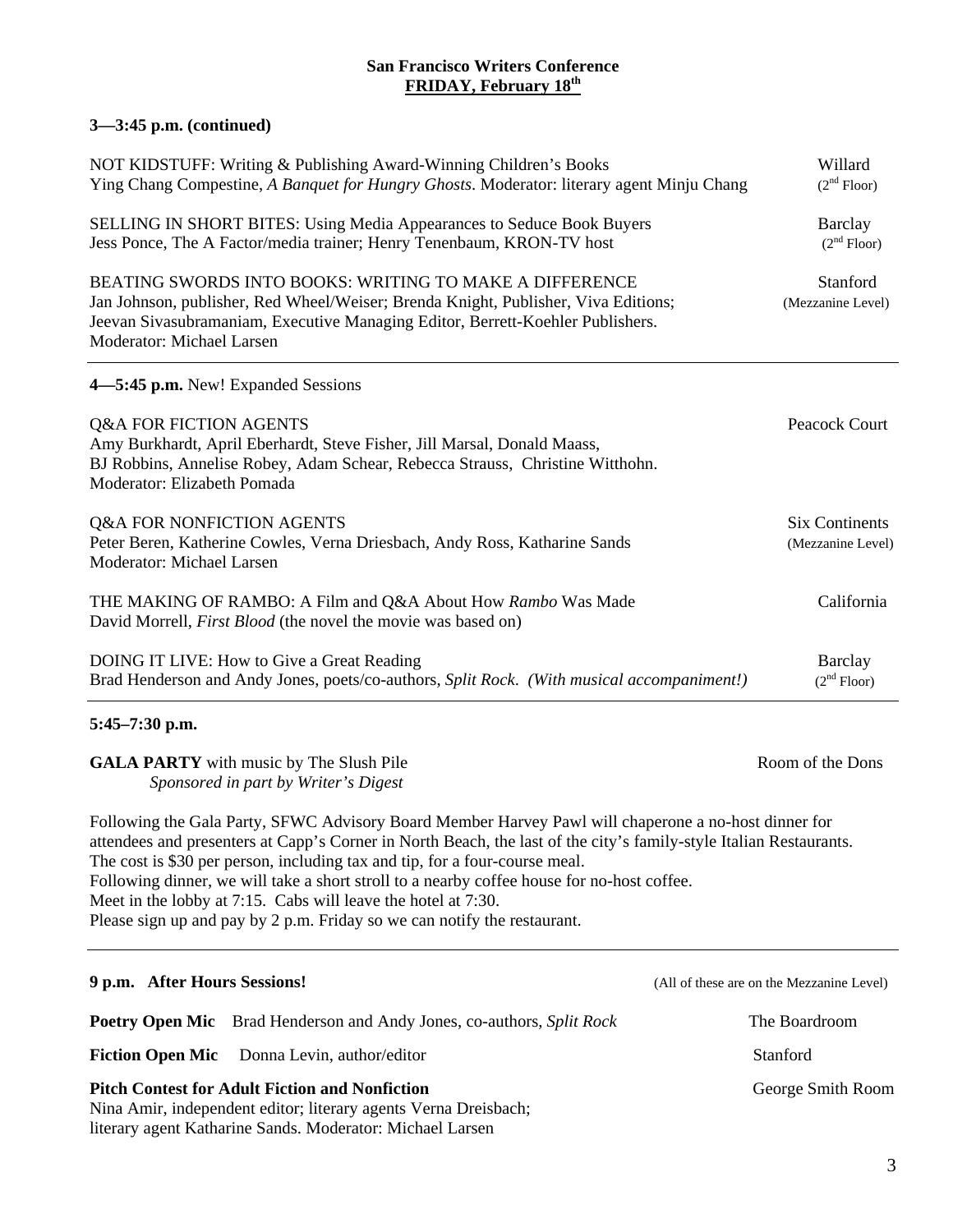#### **San Francisco Writers Conference SATURDAY February 19th**

| 7:30 a.m. -5 p.m. Registration/pick up badges for late arrivals<br>9 a.m. Sign-ups for Kevin Smokler and for Sunday dinner                                                                                                       | <b>Registration Desk</b>                   |
|----------------------------------------------------------------------------------------------------------------------------------------------------------------------------------------------------------------------------------|--------------------------------------------|
| 9 a.m. Sign up for Independent Editors                                                                                                                                                                                           | <b>Garden Room</b>                         |
| $7:30 - 8:45$ a.m.                                                                                                                                                                                                               |                                            |
| <b>CONTINENTAL BREAKFAST</b> (attendees only, wear your badge)                                                                                                                                                                   | <b>Peacock Court</b>                       |
| $9 - 9:45$ a.m.                                                                                                                                                                                                                  |                                            |
| BECOMING A PUBLISHED POET THIS YEAR<br>Joan Gelfand. A Dreamers's Guide to Cities and Streams; Brad Henderson and<br>Andy Jones, co-authors Split Stock                                                                          | Stanford<br>(Mezzanine Level)              |
| <b>BUILDING A BUSINESS AROUND YOUR BOOK:</b><br>How to Leverage Speaking, Consulting and Other Ways to Profit from Your Writing<br>Stephanie Chandler, Booked Up: How to Write, Publish and Promote a Book to Grow Your Business | <b>Barclay</b><br>(2 <sup>nd</sup> Floor)  |
| JOINING THE BESTSELLER CLUB BY WRITING YOUR BREAKOUT BOOK<br>Literary agent Donald Maass, Writing the Breakout Novel                                                                                                             | California                                 |
| UNDERSTANDING YOUR GOALS: Self-publishing vs. Traditional Publishing<br>Diane Gedymin, independent editor, The Publisher's Desk; Acquisitions Editor, Turner Press                                                               | Willard<br>(2 <sup>nd</sup> Floor)         |
| YOUR ESSENTIAL ARC: Creating a Successful Memoir<br>Adair Lara, Naked, Drunk and Writing:<br>Shed Your Inhibitions & Craft a Compelling Memoir or Personal Essay                                                                 | <b>Six Continents</b><br>(Mezzanine Level) |
| $10 - 10:45$ a.m.                                                                                                                                                                                                                |                                            |
| A SHOCKPROOF, FOOLPROOF, GUARANTEED METHOD<br>FOR SCREENWRITING SUCCESS<br>Richard Walter, <i>Essentials of Screenwriting</i>                                                                                                    | Willard<br>(2 <sup>nd</sup> Floor)         |
| <b>CHILDREN'S BOOKS: Concentrated Storytelling</b><br>Literary agent Laurie McLean; Douglas Rees, Uncle Pirate                                                                                                                   | Stanford<br>(Mezzanine Level)              |
| FROM PITCH TO PUBLISHED: WHAT EVERY AUTHOR NEEDS TO KNOW<br>Literary agent Jill Marsal                                                                                                                                           | <b>Six Continents</b><br>(Mezzanine Level) |
| HELPING BOOKSTORES HELP YOU MAKE YOUR BOOK A BESTSELLER<br>Neal Sofman, Owner, Bookshop West Portal;<br>Hut Landon, President, Northern California Independent Booksellers Association                                           | <b>Barclay</b><br>(2 <sup>nd</sup> Floor)  |
| ROMANCE IN ALL THE WRITE PLACES: Making Love Live for Your Readers<br>Alex Logan, Editor, Grand Central Books                                                                                                                    | California                                 |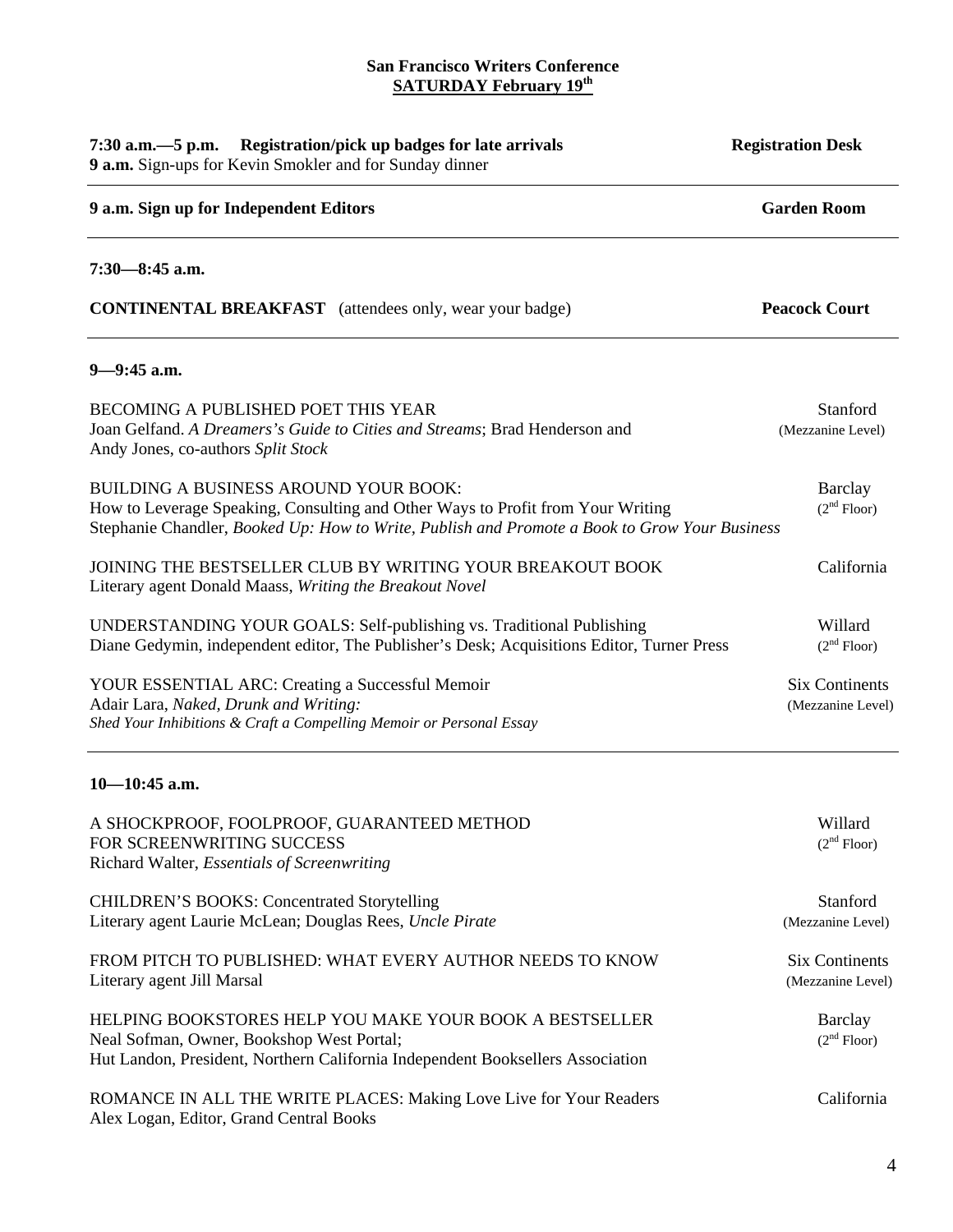## **San Francisco Writers Conference SATURDAY February 19th**

## **11—11:45 a.m.**

| FIRST YOU GET YOUR HERO UP A TREE: Writing Fiction in Three Acts<br>Elizabeth Engstrom, Lizard Wine                                                                                                              | <b>Six Continents</b><br>(Mezzanine Level) |
|------------------------------------------------------------------------------------------------------------------------------------------------------------------------------------------------------------------|--------------------------------------------|
| FROM MANUSCRIPT TO FINISHED BOOK: An Editor's Point of View<br>Daniella Rapp, Editor, St. Martin's Press, introduced by Donna Levin                                                                              | California                                 |
| HOW TO BE THE KIND OF WRITER EDITORS LOVE:<br>Best Practices for Submitting to & Working with the Pros<br>Jessica Strawser, Editor-in-Chief, Writer's Digest Magazine                                            | Barclay<br>(2 <sup>nd</sup> Floor)         |
| OUT OF THIS WORLD: The New Fantasy & Paranormal<br>Philipppa Ballantine, Geist; Gabrielle Harbowy, Editor/Assoc. Publisher, Dragon Moon Press;<br>Katharine Kerr, License to Ensorcell. Moderator: Laurie McLean | Stanford<br>(Mezzanine Level)              |
| STORMING CYBERSPACE: Building the Communities You Need to Succeed<br>Stephanie Chandler, The Author's Guide to Building Your Online Platform                                                                     | Willard<br>(2 <sup>nd</sup> Floor)         |
| <b>Peacock Court</b><br>$12 - 2$ p.m.                                                                                                                                                                            |                                            |
| LUNCHEON:<br>Scholarship Winners Announced<br>Introduction by SFWC Advisory Board member Kathleen Antrim, Capitol Offense                                                                                        |                                            |

## KEYNOTE: **DO YOU HAVE A VOICE AND VISION?**

Finding Your Own Voice and Subject Matter David Morrell, *The Successful Novelist, First Blood (Rambo)* 

# **2—2:45 p.m.**

| ACHIEVING SUCCESS AS A POET<br>Alfred Flynn DeSilver, Poet Laureate of Marin County;<br>Joan Gelfand, A Dreamer's Guide to Cities and Streams; Jennifer Joseph, Publisher, Manic D Press                                                   | Stanford<br>(Mezzanine Level)              |
|--------------------------------------------------------------------------------------------------------------------------------------------------------------------------------------------------------------------------------------------|--------------------------------------------|
| CENSORSHIP: How it Hurts & What We Can Do About it<br>Dorothy Allison, <i>Bastard Out of Carolina</i> ; Washington High School student Dylan Mahood;<br>Washington High School teacher, Teri Hu. Moderator: Barbara Santos, Practice Aloha | Barclay<br>(2 <sup>nd</sup> Floor)         |
| DIGITAL PUBLICITY:<br>How to Use a Smart Social Media Strategy to Generate More Traditional PR<br>Rusty Shelton, Shelton Interactive                                                                                                       | California                                 |
| <b>HOW TO KEEP READERS TURNING THE PAGES: How Pace Does the Trick</b><br>Robert Dugoni, The Jury Master; Sheldon Siegel, Perfect Alibi                                                                                                     | <b>Six Continents</b><br>(Mezzanine Level) |
| THE MANY FACES OF ROMANCE<br>D.L. Bogdan, Rivals in the Tudor Court; Elizabeth Jennings, Shadows at Midnight<br>Moderator: literary agent Christine Witthohn                                                                               | Willard<br>(2 <sup>nd</sup> Floor)         |

M,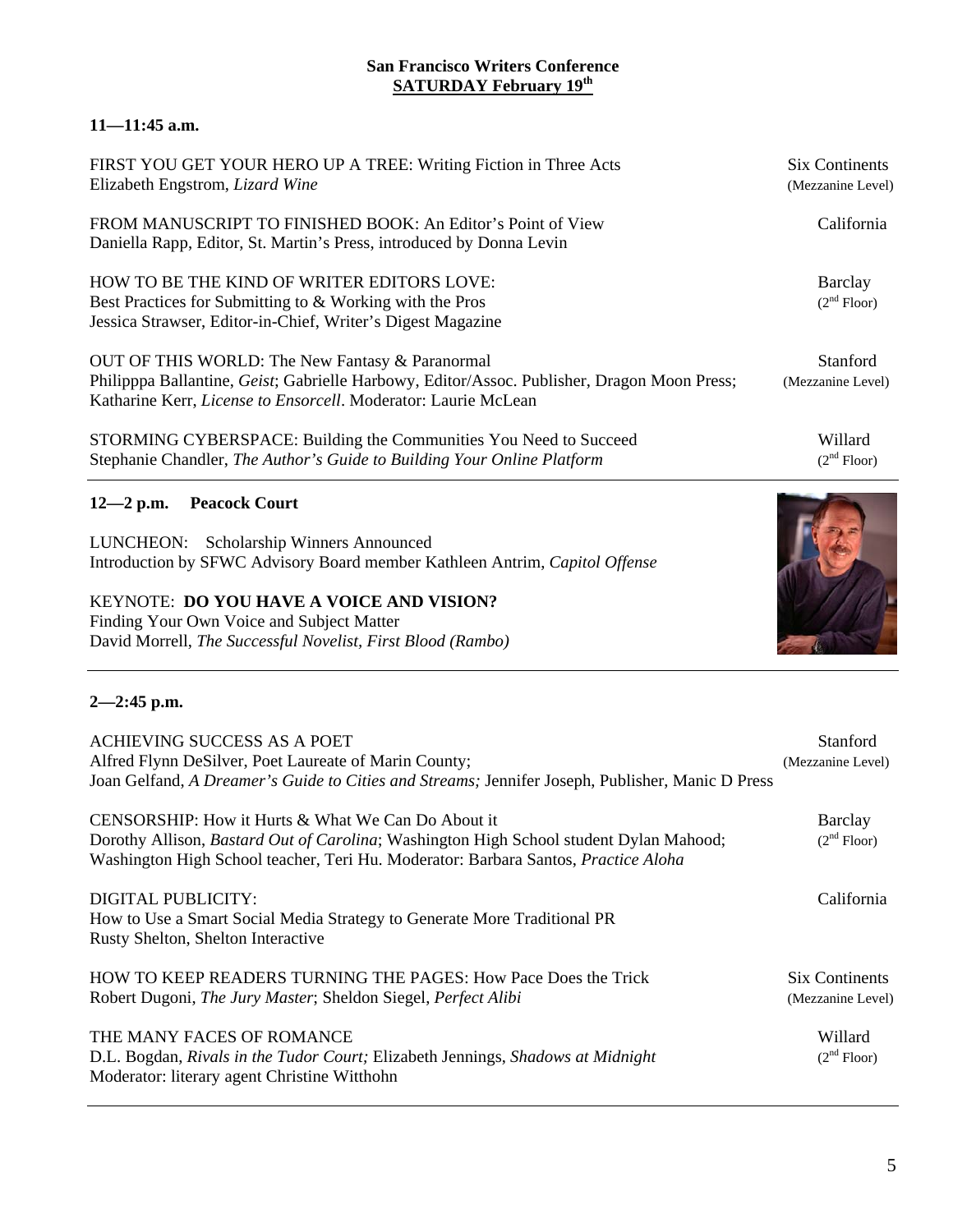#### **San Francisco Writers Conference SATURDAY February 19th**

## **3—3:45 p.m.**

| FANS, FOLLOWERS & FRIENDS: How to Maximize and Monetize Social Media<br>Penny Sansieveri, Marketing Experts                                                                                                | <b>Six Continents</b><br>(Mezzanine Level) |
|------------------------------------------------------------------------------------------------------------------------------------------------------------------------------------------------------------|--------------------------------------------|
| GET PAID TO WRITE YOUR BOOK: Writing an Irresistible Proposal<br>Michael Larsen, How to Write a Book Proposal;<br>Alan Rinzler, former Executive Editor, Jossey-Bass/John Wiley & Sons, independent editor | Barclay<br>(2 <sup>nd</sup> Floor)         |
| VIDEOS THAT GO VIRAL: Producing Book Trailers YouTubers Will Love<br>Vanessa Workman, Workman Multimedia                                                                                                   | California                                 |
| WRITING FOR TODAY'S KIDS & TEENS<br>Mary Colgan, Editor, Chronicle Books; Rosemary Graham, Stalker Girl<br>Annette Pollert, Simon Pulse;                                                                   | Stanford<br>(Mezzanine Level)              |

#### **3—4:45 p.m.** Special long session! **MEET THE FICTION EDITORS Peacock Court**

Caitlin Alexander, Random House; Jennifer Joseph, Manic D Press; Heather Lazare, Crown Books; Alex Logan, Grand Central Books; Annette Pollert, Simon & Schuster; Daniella Rapp, St. Martin's Press; Michael Signorelli, HarperCollins; and Daniel Smetanka, Counterpoint Press. Moderator: Elizabeth Pomada

#### **4:00—4:45 p.m.**

| <b>PROMOTION FOR INTROVERTS AND RELUCTANT MARKETERS:</b><br>How to Market Your Book Without Leaving Home<br>Dan Poynter, The Self-Publishing Manual                                                                                                                                   | Willard<br>(2 <sup>nd</sup> Floor)        |
|---------------------------------------------------------------------------------------------------------------------------------------------------------------------------------------------------------------------------------------------------------------------------------------|-------------------------------------------|
| <b>MOVING FROM WORDS TO IMAGES: Transforming Books into Movies</b><br>Literary agent Steve Fisher; David Morrell, Shimmer; Richard Walter, Professor, UCLA.<br>Moderator: Elizabeth Engstrom, Lizard Wine                                                                             | California                                |
| MARKETING ON A CLOUD: Promoting Your Poetry Online<br>Amos White, Like Haiku: Social Media Poetry                                                                                                                                                                                     | Stanford<br>(Mezzanine Level)             |
| POSITIONING YOUR BOOK IN READERS' MINDS AND ON STORE SHELVES<br>Literary agent Peter Beren, The Writers Legal Companion                                                                                                                                                               | <b>Barclay</b><br>(2 <sup>nd</sup> Floor) |
| MEET THE NONFICTION EDITORS<br>Jan Johnson, Publisher, RedWheel/Weiser; Brenda Knight, Publisher Viva Editions,<br>Jeevan Sivasubramaniam, Executive Managing Editor, Berrett-Koehler Publishers.<br>Diane Gedymin, Acquisitions Editor, Turner Publishing. Moderator: Michael Larsen | Six Continents<br>(Mezzanine Level)       |

#### **5—6:40 p.m.**

## **ASK-A-PRO SESSION Peacock Court**

Staff editors, independent editors, and other publishing pros will each take a table.

Up to 9 attendees can sit at a table and each will have two minutes to ask a question or pitch a book. The shorter the question, the more time there is for the pro's response! After 18 minutes, all of the attendees at the table will go on to another table. There will be five of these segments. Feel free to change tables during the session. You will not be able to see all of the editors—so feel free to speak to them during the conference.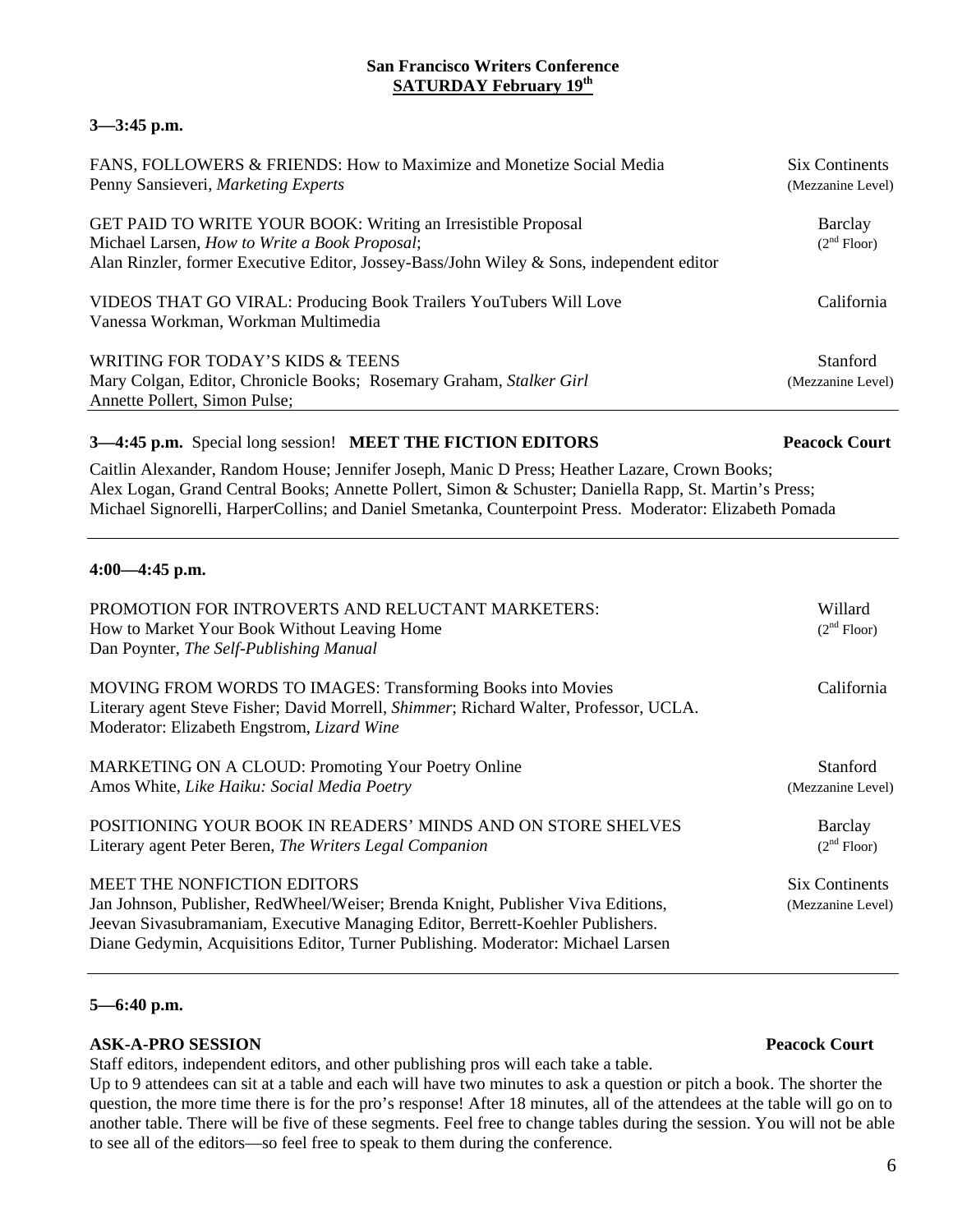#### **6:30—7:30 p.m. BOOK SIGNING & No-host bar** Café Ferlinghetti

#### **9 p.m. AFTER HOURS SESSIONS**

Open Mic for Fiction Donna Levin Stanford (Mezzanine) Stanford (Mezzanine)

Poetry Readings with music guest performers **Café Ferlinghetti** Café Ferlinghetti

#### **2011 SAN FRANCISCO WRITERS CONFERENCE**

## **SUNDAY, February 20th**

#### **7:30 a.m.—1 p.m.**

Registrations for 2012 at special attendee rate & sign-ups for dinner Registration Desk **7:30 a.m. PLATED BREAKFAST.** Please be on time! Peacock Court

**8:00 a.m.** Agent introductions will follow the breakfast.

#### **9 a.m.**—1 p.m. SPEED DATING WITH AGENTS Room of the Dons

The agents will be seated at tables with their names on them in alphabetical order in the Room of the Dons. At 9 a.m., the attendees in the first group (with RED dots) can line up in front of the agent they wish to pitch to. You will have THREE MINUTES total for each pitch. Allow time for the agent's response. There will be a 30-second warning bell. When the second bell rings, STOP! Line up in front of the next agent you want to see. TIPS: You will see more agents if you speak to agents with short lines. Choose the agents you wish to speak to in advance. Their bios are in the program. You can learn from every agent there.

**There will be four sessions.** The small colored dot on your badge indicates which hour you will have your turn to Speed Date:  $\bullet$  9 a.m.—RED  $\bullet$  10 a.m.—BLUE  $\bullet$  11 a.m—GREEN  $\bullet$  Noon—YELLOW.

Please attend the concurrent breakout sessions until it's time for your hour. BECAUSE OF FIRE REGULATIONS, PLEASE DO NOT LINE UP IN THE HALL OR THE LOBBY. You may not be able to see all the agents you wish during Speed Dating, so feel free to talk to them whenever you see them wearing their badges during the event.

#### **9—9:45 a.m.**

| <b>CAPTURING THE HEARTS OF TEENAGE READERS: Crafting Young Adult fiction</b><br>Heidi R. Kling, Sea; Cynthia Omololu, Dirty Little Secrets; Naheed Senzai, Shooting Kabul.<br>Moderator: Annette Pollert, editor, Simon Pulse | Barclay<br>(2 <sup>nd</sup> Floor) |
|-------------------------------------------------------------------------------------------------------------------------------------------------------------------------------------------------------------------------------|------------------------------------|
| EVERYONE'S A CRITIC: The Value of Critique Groups<br>Victoria Hudson, contributor, POWDER: Writing by Women in the Ranks from Vietnam to Iraq;<br>Tanya Egan Gibson, How to Buy the Love of Reading                           | Stanford<br>(Mezzanine Level)      |
| HAIKU OLD AND NEW: Moving Your Readers in 17 Syllables                                                                                                                                                                        | Taylor                             |
| Amos White, Sometimes a Whisper: Poetry by the Bay                                                                                                                                                                            | (California Level)                 |
| HE'S GOT AN APP FOR THAT: Making Mobile Work for You                                                                                                                                                                          | Willard                            |
| Tee Morris, <i>Podcasting for Dummies</i>                                                                                                                                                                                     | (2 <sup>nd</sup> Floor)            |